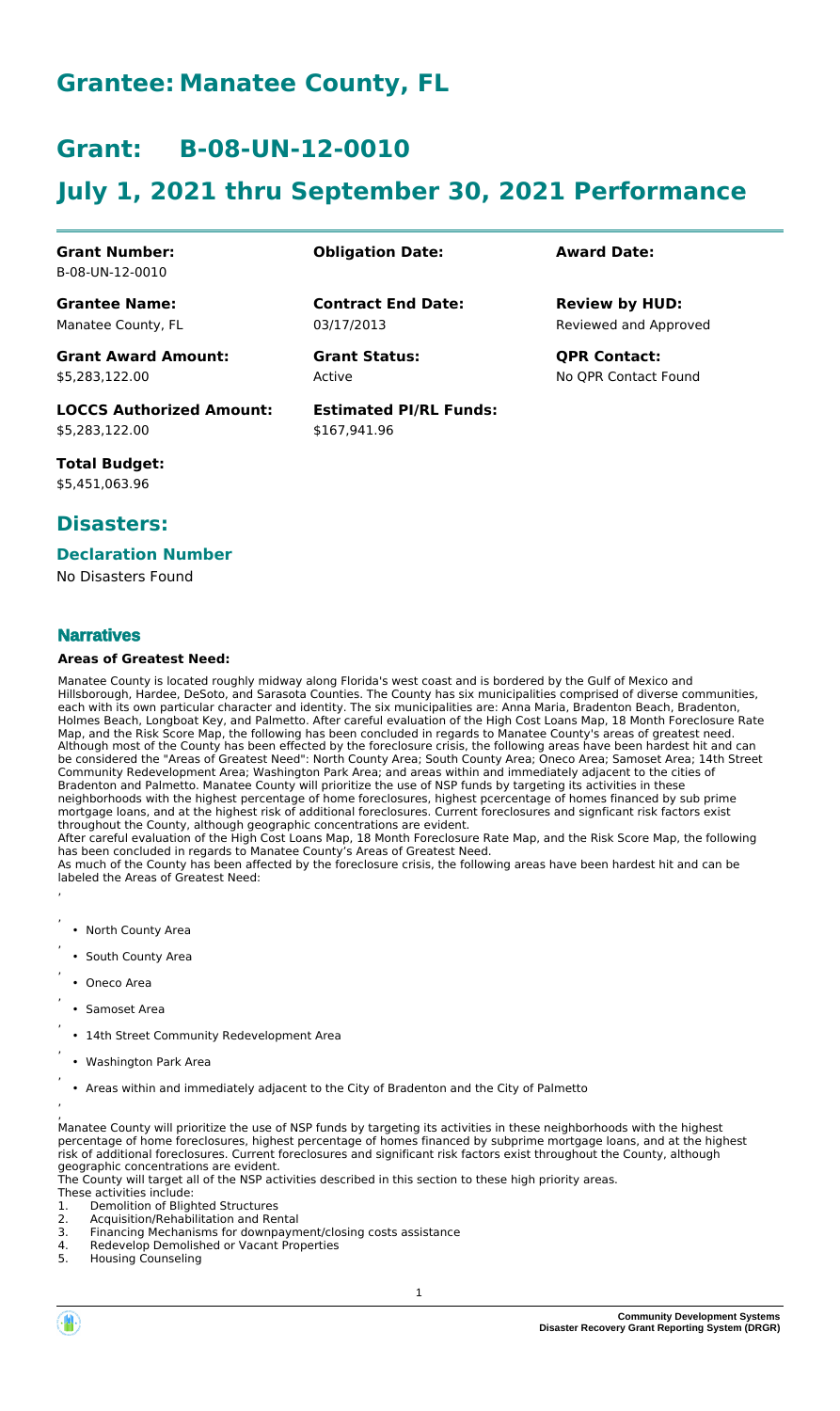However, because much of the County is an area of great need based on HUD and local data, NSP activities may occur outside the high-priority areas if an opportunity arises to utilize NSP funds in a neighborhood with a concentration of foreclosures.

All properties will be purchased at a minimum of 5 percent less than the appraised value with a portfolio average discountof 15 percent. However, staff will attempt to utilizet

#### **Areas of Greatest Need:**

he NSP exception discount of 10 percent where required information is available. Appraisals shall be consistent with the appraisal requirements of the Uniform Relocation Act.

#### **Distribution and and Uses of Funds:**

The County will target all of the NSP eligible activities described in this section. These activities include: 1) DEMOLITION OF BLIGHTED STRUCTURES: Funding will be allocated for the demolition and clearance of blighted structures for redevelopment of housing and/or public facilities in areas that are eligible NSP areas; 2) ACQUISITION/REHABILITATION AND SALE/RENTAL: the acquisition, disposition, relocation, direct homeownership assitance, eligible rehabilitation, and housing counseling for those seeking to take part in this activity; 3)REDEVELOP DEMOLISHED OR VACANT PROPERTIES: funding will be allocated toward the redevelopment of vacant properties within NSP eligible areas; 4)FINANCING MECHANISM FOR PURCHASE OF FORECLOSED HOMES: funding will be allocated to income eligible candidates for the purpose of down payment/closing cost assistance; and 5)PLANNING AND ADMINISTRATION: provide general administration and planning activities required to receive funding and implement a successful NSP program, including preparation of the substantial amendment, required noticing, monitoring, financial reporting, and other required administrative tasks.

A Substantial Amendment to the Plan was approved on August 16, 2010 to reduce the overall budget of direct homeownership activity to a total of \$100,000. The remaining allocation was redistributed to acquistion rehab disposition and redevelopment of demolished properties activity.

Project 3 - Redevelopment activity is on hold pending outcome of purchase of property the first part of February. Should purchase not occur, County will redirect funding to other projects/activities via a substantial amendment request - 01/25/2010. A funding agreement for the Redevelopment activity was executed with Volunteers of America of Florida on 12/30/10 for the redevelopment of property located at 409 20th Street West, Palmetto, FL which will be redeveloped as rental units for the low income set-aside.

#### **Definitions and Descriptions:**

As defined in the Federal Register Vol. 73, No. 194 (II)(A), Monday October 6, 2008, notice of allocation, application procedures, regulatory waivers granted to and alternative requirements for emergency assistance for redevelopment of abandoned and foreclosed homes grantees under The Housing and Economic Recovery Act 2008, a blighted structure is generally described as follows:

"A structure is blighted when it exhibits objectively determinable signs of deterioration sufficient to constitute a threat to human health, safety, and public welfare.'

It has been determined by the U.S. Department of Housing and Urban Development that the before quoted section of the Federal Register be used as a base, in which a Grantee should further define a blighted structure for the purposes of implementing the clearance of such structures through the Neighborhood Stabilization Program, a component of HUD's Community Development Block Grant program, as authorized by The Housing and Economic Recovery Act of 2008. Therefore, Manatee County, a Grantee of HUD's CDBG and NSP funds, further defines a blighted structure as follows: "A structure that is blighted when it exhibits objectively determinable signs of deterioration sufficient to constitute a threat to human health, safety, and public welfare. The requirements a blighted structure should meet, one or all, including but not limited to:

A structure that has suffered damage by fire, wind, earthquake, flood, intrusion of water, vandalism or other acts of God and/or man that has weakened or affected major elements of the structure that would deem it unsafe for habitation or any human activity inside or outside thereof.

· A structure that contains equipment that either has affected or has the potential to cause harm to human health, safety, or public welfare. Equipment being defined as, but not limited to, boilers, heating and air conditioning equipment, elevators, moving stairways, electrical wiring or devices, plumbing connections or devices, flammable or corrosive containers, or other equipment in and/or around the structure or premises that could potentially have an adverse affect on human health, safety, or public welfare.

· A structure that has an egress that is either damaged, not of adequate size, or is not arranged in a manner that would allow safe path of travel for humans in case of fire, flood, or other instance that would cause panic and/or threat of life. A structure that contains mold, asbestos, lead based paint, and/or any other substance that is known to have an adverse affect on human life or public welfare.

Se anced on namal life of pasile trensies.<br>A structure that is in disrepair or the conditions thereof is such that it exhibits signs of inadequate maintenance, decay, deterioration, dilapidation, or use for which the structure is not meant, posing a threat to human health, safety, or public welfare.

A structure that contains elements that are deemed unsafe or unsanitary for habitation and/or the anticipated use, such as a gathering of the public, commercial activity, or mor

#### **Definitions and Descriptions:**

e.

A structure that contains auxiliary and/or ancillary structures or elements, attached to or on the general premises that were constructed without the appropriate permits, plans review, inspections, or meeting other requirements as outlined by the local building department of the municipality in which the structure exists.

A structure that is determined blighted by any other means than before mentioned, as documented in writing by a member of the Manatee County Building Department or Code Enforcement staff, with appropriate support material (e.g. proof that legal process for construction and/or remodel was not followed, photographs, code enforcement complaints, etc.). This is to be reviewed by a member of Manatee County's Neighborhood Services Community Development staff, being signed and dated by both parties, showing consensus of the structures condition and determination as blighted. A determination of each blighted structure, with appropriate support documentation shall be placed within the record of any and all such activities connected to the application of this definition. Affordable Rents

The following table shows the Final FY 2009 FMRs by unit bedrooms. The FMRs for units with different numbers of bedrooms are computed from the ratio of the 2005 Revised Final FMRs (based on 2000 Decennial Census Data) for the different unit sizes to the 2005 2-Bedroom Revised Final FMRs. These Rent Ratios are applied to the Final FY 2009 2-Bedroom FMR to determine the Final FY 2009 FMRs for the different size units.

#### **Public Comment:**

Following are the steps that lead to adoption of the substantial amendment by the Manatee County Board of County Commissioners (BOCC) and submission to the U.S. Department of Housing and Urban Development.

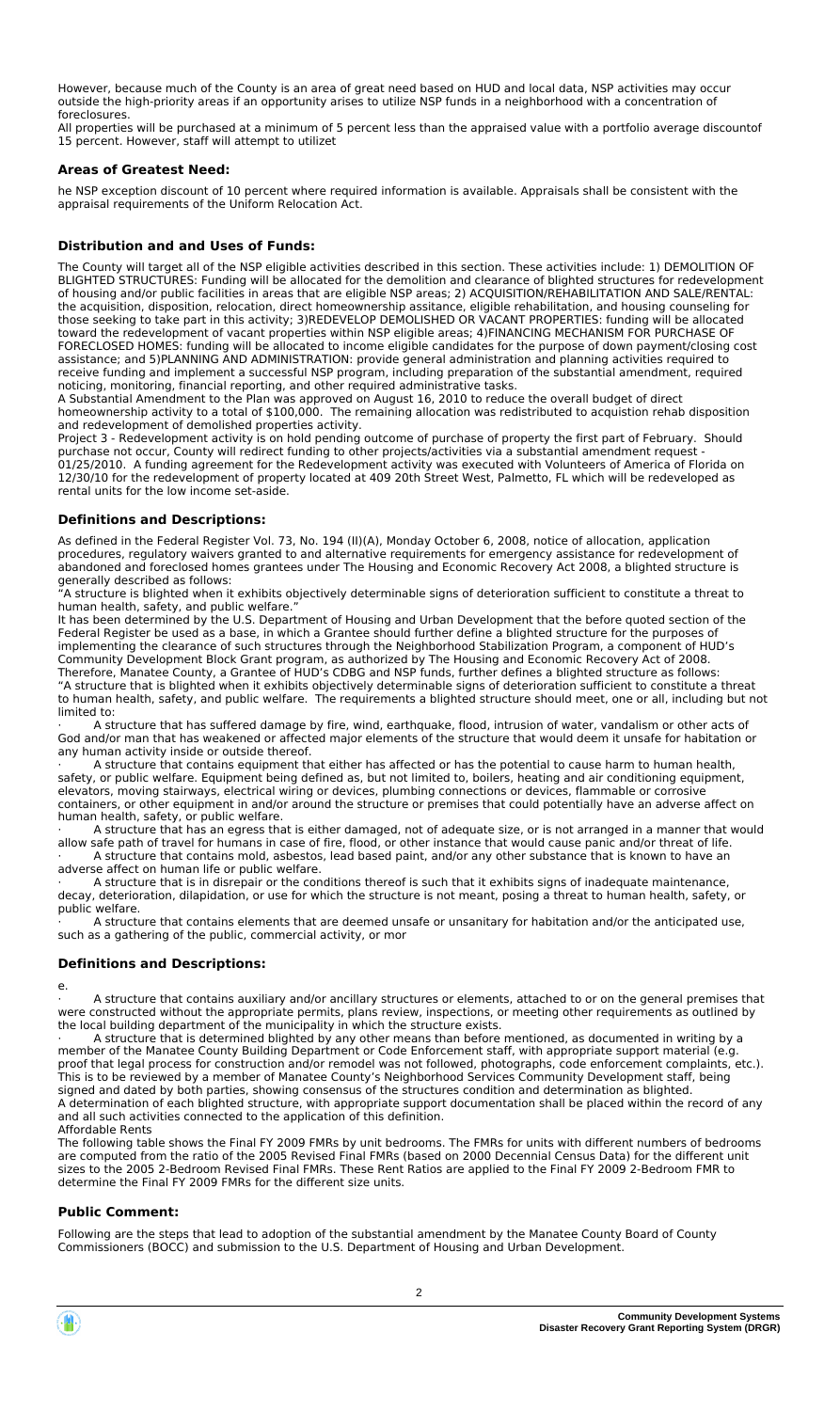On Thursday, November 6, 2008 at 9:00 am, the BOCC held a Public Hearing at Manatee County Administration Building, 1112 Manatee Avenue West, Board Chambers, Bradenton, Florida, to give an opportunity for the citizens to make comments on the proposed activities for the Neighborhood Stabilization Program.

Manatee County will insert any public comments that are received during the Public Hearing or received during the required 15-day public comment period.

The public comment period will begin on November 6, 2008 and will end on November 21, 2008. The plan will be available for viewing on the Manatee County website (www.co.manatee.fl.us). Also, in accordance with the Manatee County Citizen Participation Plan, copies of the draft Substantial Amendments will be available for viewing at the Neighborhood Services Department. Copies of the Amendment to interested citizens and organizations, will be made available upon request. The BOCC will take the substantial amendment up for consideration and adoption on Tuesday, November 18, 2008, at Manatee County Administration Building, 1112 Manatee Avenue West, Board Chambers, Bradenton, Florida. All correspondence, records, written proposals, minutes of the public hearings and meetings will be retained in the Neighborhood Services Department and by the Clerk of the Circuit Court. Any pertinent information such as written proposals from a citizens group, etc., will be presented to the Neighborhood Services staff for review and consideration. If assistance in reading or obtaining program records is needed, the Manatee County Neighborhood Services Department should be contacted at 941-749-3029 or interested parties can access records at the Neighborhood Services Department at 1112 Manatee Avenue West, 5th Floor, Bradenton, Florida, 34205.

#### **Low Income Targeting:**

Manatee County will make at least \$1,322,500 (25% of Manatee County's NSP allocation, as required) available for the purchase and redevelopment of abandoned or foreclosed upon homes or residential properties for housing individuals or families whose incomes do not exceed 50 percent of area median income. Programs to accomplish this may include acquisition/rehabilitation and rental or the redevelopment of demolished or vacant properties.

#### **Acquisition and Relocation:**

The County does not have, nor does it anticipate funding any activities that will displace any resident or businesses as part of the Neighborhood Stabilization Program. If displacement does occur, the residents or businesses displaced would be entitled to compensation and / or assistance under applicable federal laws. Should the need for displacement ever arise, the County will officially notify the residents or businesses expected to be displaced as soon as practicable following approval of the activity. The notice will include a description of the proposed action, a discussion of how the resident or business owner might be affected, and information concerning their rights and benefits.

The County's Local Relocation and Anti-Displacement Policy provides more information on this subject.

| <b>Overall</b>                                     | <b>This Report Period</b> | <b>To Date</b> |
|----------------------------------------------------|---------------------------|----------------|
| <b>Total Projected Budget from All Sources</b>     | \$0.00                    | \$5,451,063.91 |
| <b>Total Budget</b>                                | \$0.00                    | \$5,451,063.91 |
| <b>Total Obligated</b>                             | \$0.00                    | \$5,451,063.91 |
| <b>Total Funds Drawdown</b>                        | \$0.00                    | \$5,289,463.66 |
| <b>Program Funds Drawdown</b>                      | \$0.00                    | \$5,121,521.70 |
| <b>Program Income Drawdown</b>                     | \$0.00                    | \$167,941.96   |
| <b>Program Income Received</b>                     | \$0.00                    | \$167,941.96   |
| <b>Total Funds Expended</b>                        | \$0.00                    | \$5.289.463.84 |
| <b>HUD Identified Most Impacted and Distressed</b> | \$0.00                    | \$0.00         |
| <b>Other Funds</b>                                 | \$0.00                    | \$0.00         |
| <b>Match Funds</b>                                 | \$0.00                    | \$0.00         |
| Non-Match Funds                                    | \$0.00                    | \$0.00         |

#### **Funds Expended**

| <b>Overall</b>                                   | <b>This Period</b> | <b>To Date</b> |
|--------------------------------------------------|--------------------|----------------|
| Goodhomes of Manasota, Inc.                      | \$0.00             | \$295,776.78   |
| <b>Manatee County Building Department</b>        | \$0.00             | \$208,227.45   |
| Manatee County Housing Authority                 | \$0.00             | \$391,518.63   |
| Manatee County Neighborhood Services Department  | \$0.00             | \$0.00         |
| Manatee County, Neighborhood Services Department | \$0.00             | \$583,852.67   |
| Volunteers of America of Florida, Inc.1          | \$0.00             | \$2,595,722.92 |
| Volunteers of America of Florida, Inc.2          | \$0.00             | \$1,214,365.39 |